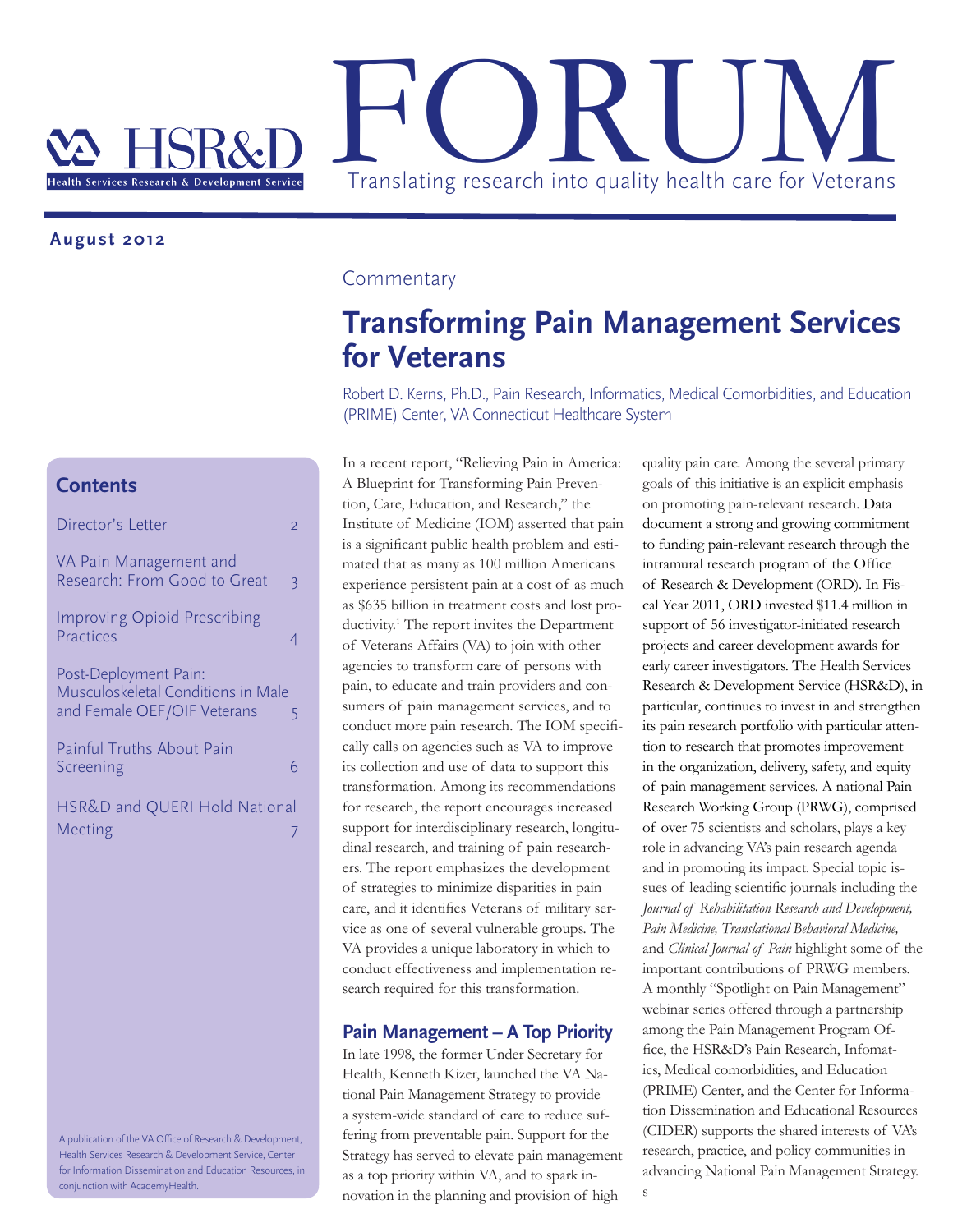

## **Director's Letter: Health Services Research Must Prove Its Value Now**

Health care issues facing the VA are similar to those facing the nation: dramatic increases in health care cost, health care of modest quality, wide practice variation and inequities, and overutilization. The coming health care budget squeeze and the competitive challenge resulting from expanded health care benefits for the Veteran

and his/her family under the Affordable Care Act require that VA provide health care of unequaled QUALITY and VALUE. The time is now for health services researchers to unequivocally demonstrate the importance of our contributions to Veterans' health. To facilitate success, attention to six areas is required.

- Expand the Concept of the Research Team. The concepts of program/operations and patient stakeholder engagement in research, as embodied in the CREATE and COIN programs, must be extended to all research efforts.
- Speed Research. Stakeholders must be engaged at the outset of research to ensure speedy implementation of products, and experienced investigators must direct the IRB process. For critical, nearly-fundable projects, HSR&D will substitute the rapid SDR (Service Directed Research) revise-and-review approach for the semi-annual 'revise and resubmit' process.
- Ensure Focused Research Objectives. Research can no longer be undertaken simply because data is handy and the research questions 'interesting.' Projects must be undertaken within the scope of a broader vision that emphasizes generalizable principles, models, and acquisition of new knowledge that moves the field measurably forward.
- Adopt Health Care Informatics Technologies. Investigators must gain a working knowledge of VINCI's data and data sharing, applications, and computational abilities. Because informatics will be a core component of health services research, every investigator must become familiar with natural language processing (NLP) and understand the concepts and applications of 'big data.'
- Share Methodology and Outcomes Knowledge. Investigators must routinely share their research methodology (e.g., statistical code, tools) and products (e.g., data, registries) with colleagues under guidelines that respect individual efforts and intellectual property.
- •Intensify Mentoring. Mentoring is the responsibility and requirement of every investigator.

Our research environment is stronger than ever. We have VA leadership support, a substantial budget, a vast health care database, a strong informatics program, outstanding investigators, the freedom to transparently study issues, and the ability to implement evidence based results. We must now demonstrate that we can contribute value to Veterans' health.

Seth Eisen, M.D., M.Sc.

Director, HSR&D

## **The Role of Health Services Investigators**

VA health services investigators have played instrumental roles in advancing the theoretical and empirical foundations for core pain management policies and clinical practice guidance as established in VA's Pain Management Directive (2009-053).<sup>2</sup> For example, investigators have published empirical tests of integrated and collaborative care models in the primary care setting that support the establishment of a Stepped Care Model of Pain Management (SCM-PM) as the single standard of pain care for VA.The SCM-PM provides the ability to assess and treat pain in primary care settings by integrated Patient Aligned Care Teams (PACTs), while maintaining the capacity to escalate treatment options to include specialized care and interdisciplinary approaches to pain care, if necessary. The SCM-PM can similarly be applied for pain management in other settings, including management of acute pain in inpatient settings, management of pain in specialty mental health and substance use disorders treatment settings, and management of pain in the context of palliative and hospice care. VA health services investigators continue to conduct high-impact work in each of these settings.<sup>3</sup>

Other high priority areas in which health services research has already had considerable impact on policy and practice can be cited. Promoting equitable access, safety, and effectiveness of opioid therapy for the management of chronic pain has emerged as a particularly important challenge. Several teams of VA investigators collaborate with VA patient care and operations partners to ensure that policies and practice guidance are informed by strong science. Development and evaluation of alternative treatment approaches such as behavioral interventions that promote adaptive pain self-management is another area of interest and importance.

As emphasized in the IOM report, VA is uniquely positioned to provide leadership in the development of comprehensive registries, databases, and quality improvement efforts that can have widespread impact on pain management within and outside VA. Particularly

*Continued on page 8*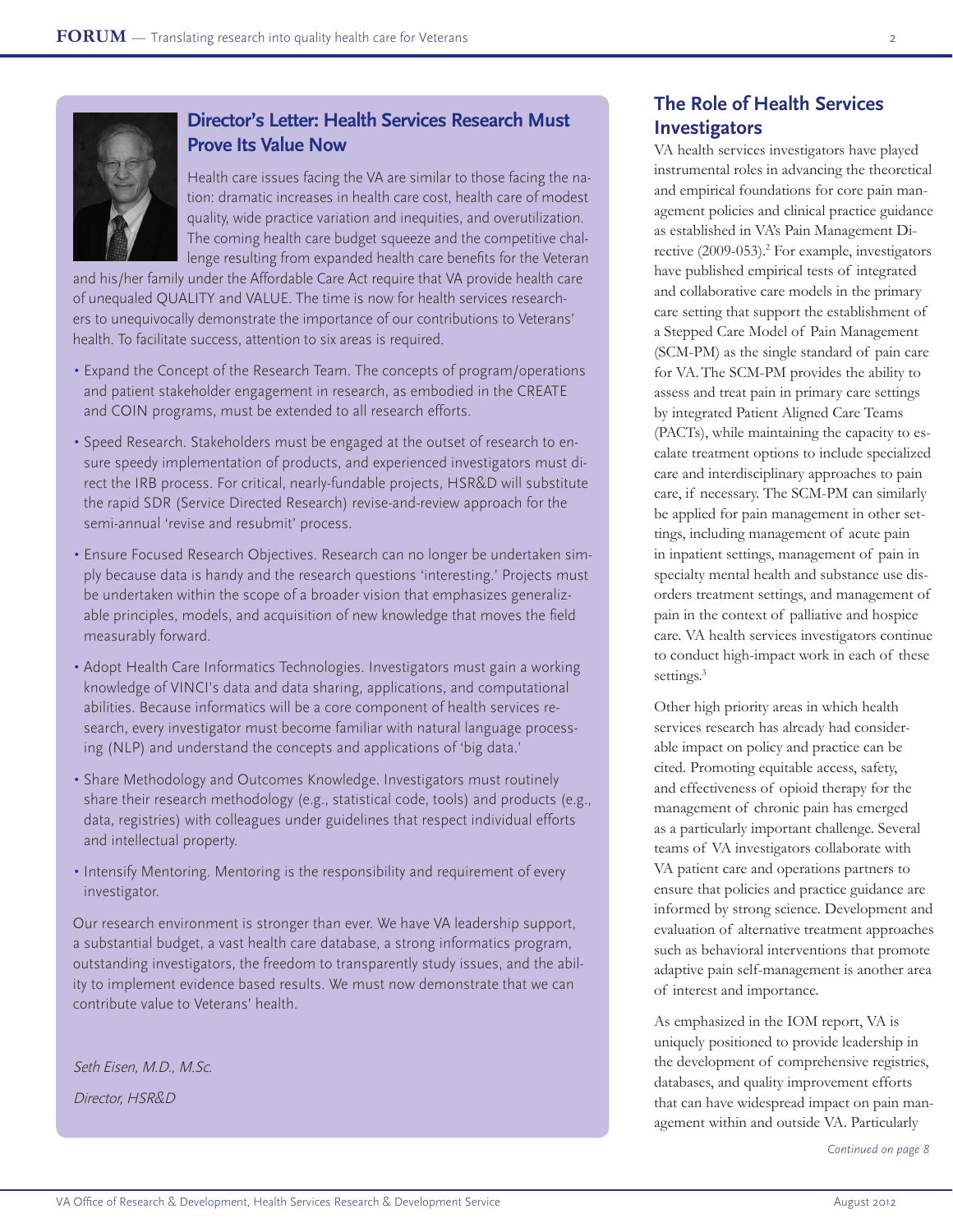## Response to Commentary

# **VA Pain Management and Research: From Good to Great**

Kurt Kroenke, M.D., VA Center of Excellence for Implementing Evidence-Based Practice, Indianapolis, Indiana

In his 2001 book, *Good to Great*, James Collins describes characteristics that distinguish a merely "good" company from a competitor who moves beyond "good" to become a "great" market leader. VA efforts to advance our understanding and management of pain over the past 15 years are well-articulated by Kerns in the lead commentary article for this issue of FORUM. At the same time, actions that might further solidify and strengthen clinical care and research related to pain management warrant our attention.

Since launching its National Pain Management Strategy in 1998, the VA has witnessed substantial strides in pain clinical care and research. The Pain Research Working Group, Pain Management Program Office, and PRIME Center have all played pivotal roles in advancing VA's pain research agenda through special topic issues in scientific journals, a monthly webinar series on pain management, and other initiatives. Numerous projects centered on pain have been funded by the Office of Research & Development. The VA Pain Management Directive issued in 2009 provides comprehensive policy and implementation procedures for elevating the standards of care for pain management across all VA facilities. The 2011 Institute of Medicine report was a milestone in bringing national attention to the importance of pain and, moreover, in highlighting the potential role of the VA as a lead agent.

### **Steps toward Becoming "Great"**

According to Kerns, the 1998 VA National Pain Management Strategy "has served to elevate pain management as a top priority within the VA." However, as of 2011, pain had not yet risen to being one of the official *HSR*&*D Priorities for Investigator-Initiated Re-*

*search*. Ascending to this top tier would signify that pain has truly "arrived" as an HSR&D research priority. A second step would be to provide targeted money for pain research, similar to the request for application issued by the NIH when it identifies areas of particular importance. Congress passed the National Pain Care Policy Act in 2003, which declared the first decade of the 21<sup>st</sup> century as the "Decade of Pain Control and Research." However, from 2003 to 2007, NIH funding for pain research declined sharply—an average of 9 percent per year.**<sup>1</sup>** Thus, the lip-service Congress paid to pain research was not heeded by the NIH. While VA ORD has been more supportive of pain research according to Kern's figures, pain-targeted research announcements would further accelerate the research agenda. Other steps might include funding of a pain QUERI and support of multi-center pain trials through the Cooperative Studies Program.

### **Quality Chasms in Pain Care**

Nowadays, quality gaps in the care of specific diseases are often identified and targeted for quality improvement initiatives as well as clinical research. Until the past few decades, pain has been sufficiently ignored that some of the gaps are more like chasms. The appropriate use of opioid analgesics remains one of the great divides. The pendulum swings between highly restrictive and more liberal usage. While we await the results from currently funded studies, disparate guidelines from various organizations complicate practice.**<sup>2</sup>** Even the universal vs. selective use of opioid contracts and urine drug screens are debated by experts. A second major gap is measurement which, paradoxically, is not resolved by

VA's Pain as the 5<sup>th</sup> Vital Sign initiative.<sup>3</sup> First, it is unclear the single 0 to 10 rating of current pain initially developed for acute pain, often in hospitalized patients, performs as well in assessing and monitoring chronic pain. Second, frequent feedback of pain scores to busy clinicians without having systemsbased interventions in place is analogous to the inadequacy of depression screening in the absence of systems in place to provide adequate monitoring, treatment adjustments, and specialty support. Integration of pain care constitutes a third chasm. Because pain is ubiquitous across diseases and central to many specialties, pain care can be coordinated by primary care clinicians and Patient Aligned Care Teams (PACTs), but cannot be disarticulated from multiple other practice settings. Also, pain management relies more on patient report and less on laboratory testing than many other medical disorders, making pain particularly well-suited to tele-care management. Other important gaps include Veterans' acceptance of and access to behavioral treatments for pain; the appropriate and efficient use of highly-specialized pain programs; effective provider-patient communication regarding pain; and reduction in excessive imaging and other diagnostic testing, and disability determinations in Veterans with chronic pain.

In the past 15 years, the clinical care and research in Veterans with chronic pain has advanced considerably. For the VA to move from "good" to "great" and assume the mantle of leadership encouraged by the Institute of Medicine report, parity of pain with other medical and mental disorders will be paramount.

#### **References**

- 1. Bradshaw, H. et al. "Trends in Funding for Research on Pain: A Report on the National Institutes of Health Grant Awards Over the Years 2003 to 2007," *Journal of Pain* 2008; 9:1077-87.
- 2. Von Korff, M. et al. "Long-term Opioid Therapy Reconsidered," *Annals of Internal Medicine* 2011; 155:325-8.
- 3. Lorenz, K.A. et al. "How Reliable is Pain as the Fifth Vital Sign?" *Journal American Board of Family Medicine* 2009; 22:291-8.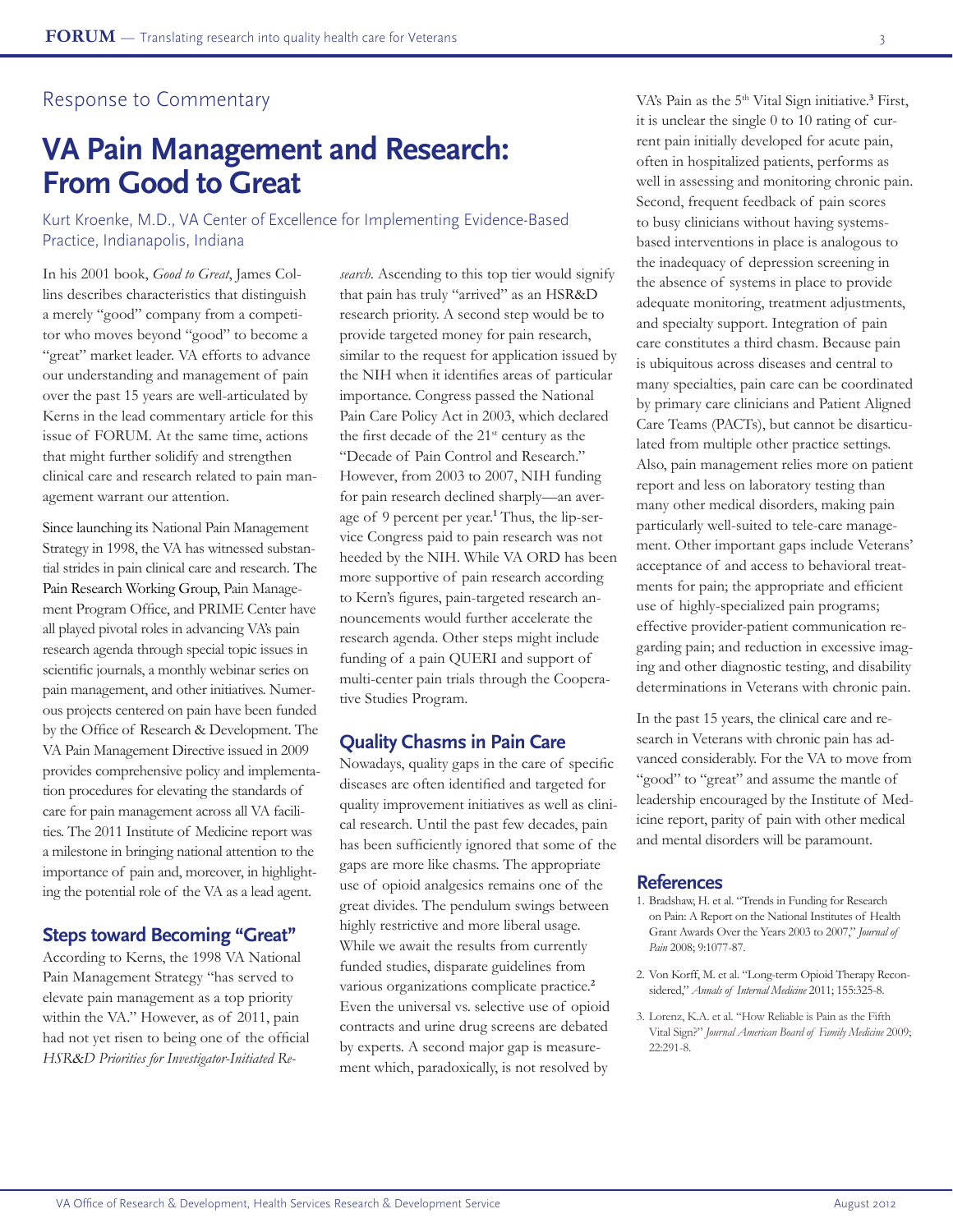## Research Highlight

# **Improving Opioid Prescribing Practices**

Jodie A. Trafton, Ph.D. and Eleanor T. Lewis, Ph.D., both with the VA Palo Alto Center for Health Care Evaluation, Substance Use Disorder QUERI, and Office of Mental Health Operations Program Evaluation and Resource Center, Menlo Park, California

Opioids are prescribed at high and increasing rates in the United States both within and outside VA; over 23 percent of VA patients received an opioid prescription in FY10. Opioids are considered a core pain management tool, but long-term effectiveness of opioid therapy for chronic pain is untested, and opioid use is associated with a number of serious risks, including death from unintentional overdose or suicide, sedation-related accidents, and medication interactions. The VA/DOD Clinical Practice Guideline for Opioid Therapy for Chronic Pain (CPG) outlines care practices designed to reduce the risks and increase the effectiveness of opioid therapy. But guideline recommended practices are not consistently followed.

HSR&D/QUERI has supported several studies designed to inform and support VA efforts to improve the safety and effectiveness of opioid therapy for chronic pain. We describe studies that focused on three strategies for improving the quality of opioid therapy in VA: 1) improve point-of-care clinical decision-making around opioids by providing CPG-based patient-specific recommendations, tailored data, and tools to primary care providers; 2) increase understanding of patient experience and behaviors around opioid therapy to develop better methods of communicating with patients and managing their opioid-related risks; and 3) develop measures of adherence to CPG-recommended practices for opioid therapy to identify variation in clinical practice, and motivate and guide quality improvement efforts.

## **Improving Point-of-Care Clinical Decision Support**

Primary care clinicians report feeling inadequately trained to deliver safe and effective pain management, but are being increasingly relied upon to treat chronic pain and are frequent prescribers of opioid therapy. To support primary care clinicians in opioid prescribing, we iteratively developed and tested a computerized decision-support system based on the CPG and the core ATHENA-Decision Support System software architecture. Development of ATHENA-Opioid Therapy (OT) involved operationalization of the CPG content with key CPG authors, design of a graphical user interface with pain and primary care clinic staff input, and lab-based and in-clinic usability testing with providers.1 ATHENA-OT includes patient-specific alerts and instructions on how to change prescriptions, filtered and highlighted opioid-relevant patient-data, and tools to facilitate CPG-recommended practices. Usability and implementation evaluation suggested a need for methods to coordinate PACT and specialty team-based management, increase prioritization of good pain management practices, and support clinician communication around emotionladen topics.

## **Understanding Patient Behaviors and Experience**

To understand and identify risk factors for patients using opioid medications in problematic ways, we conducted structured interviews with 191 Veterans who had at least one opioid prescription in the last year. Pain and physical functioning, prescription drug use, substance abuse history, and mental health conditions were assessed. Findings confirmed previous research identifying existing substance use and mental health problems as risk factors, but also identified novel and straightforward approaches to address behaviors in patients to improve opioid use. For example, clinicians prescribe—and patients use—different strategies for taking opioid medications. Symptomatic use of opioid medications—in response to pain or distress— was most common, but associated with worse painrelated mental health. Patients who used opioid medications on a schedule reported better pain-related mental health. While literature has focused on patient overuse of opioids, in our

sample, problematic underuse of opioid medications was more prevalent (20 percent) than overuse (9 percent).<sup>2</sup> Lastly, most patients saved their extra medications, and roughly one-third reported borrowing or sharing opioid medication at least once. These findings suggest new interventions, including modifying prescription instructions and monitoring use and disposal of medication that could improve safety and effectiveness.

## **Motivating and Guiding Opioid Therapy Quality Improvement**

A team of VA leadership, clinicians, and measurement experts developed metrics to assess CPG adherence using VA administrative data.3 These metrics assess use of care practices to improve opioid safety and effectiveness including use of urine drug tests, managing patients with substance use disorders in addiction specialty care, avoiding co-prescription of sedative medications, avoiding sole reliance on opioid therapy for pain management, and serious adverse events. Some practices vary widely across VA facilities; for example, while urine drug testing is conducted routinely at some facilities others rarely use this practice. Other measures indicate non-optimal, but relatively consistent practice patterns across facilities, such as co-prescribing sedative and opioid medications. These measures are being monitored by VA Central Office and emphasize the need for development and targeting of effective interventions to improve opioid prescribing practices.

Together, these studies have increased our understanding of the current challenges and strengths of VA pain management practice. Findings suggest opportunities for quality improvement and development of new interventions to improve safety and effectiveness of opioid prescribing.

#### **References**

- 1. Trafton, J.A. et al. "Evaluation of the Acceptability and Usability of a Decision Support System to Encourage Safe and Effective Use of Opioid Therapy for Chronic, Non-Cancer Pain by Primary Care Providers," *Pain Medicine* 2010; 11(4):575-85.
- 2. Lewis, E. et al. "Reasons for Under-use of Prescribed Opioid Medications by Patients in Pain," *Pain Medicine* 2010; 11(6):861-71.
- 3. Midboe,A.M. et al. "Measurement of Adherence to Clinical Practice Guidelines for Opioid Therapy for Chronic Pain," *Translational Behavioral Medicine* 2012; 2:57-64.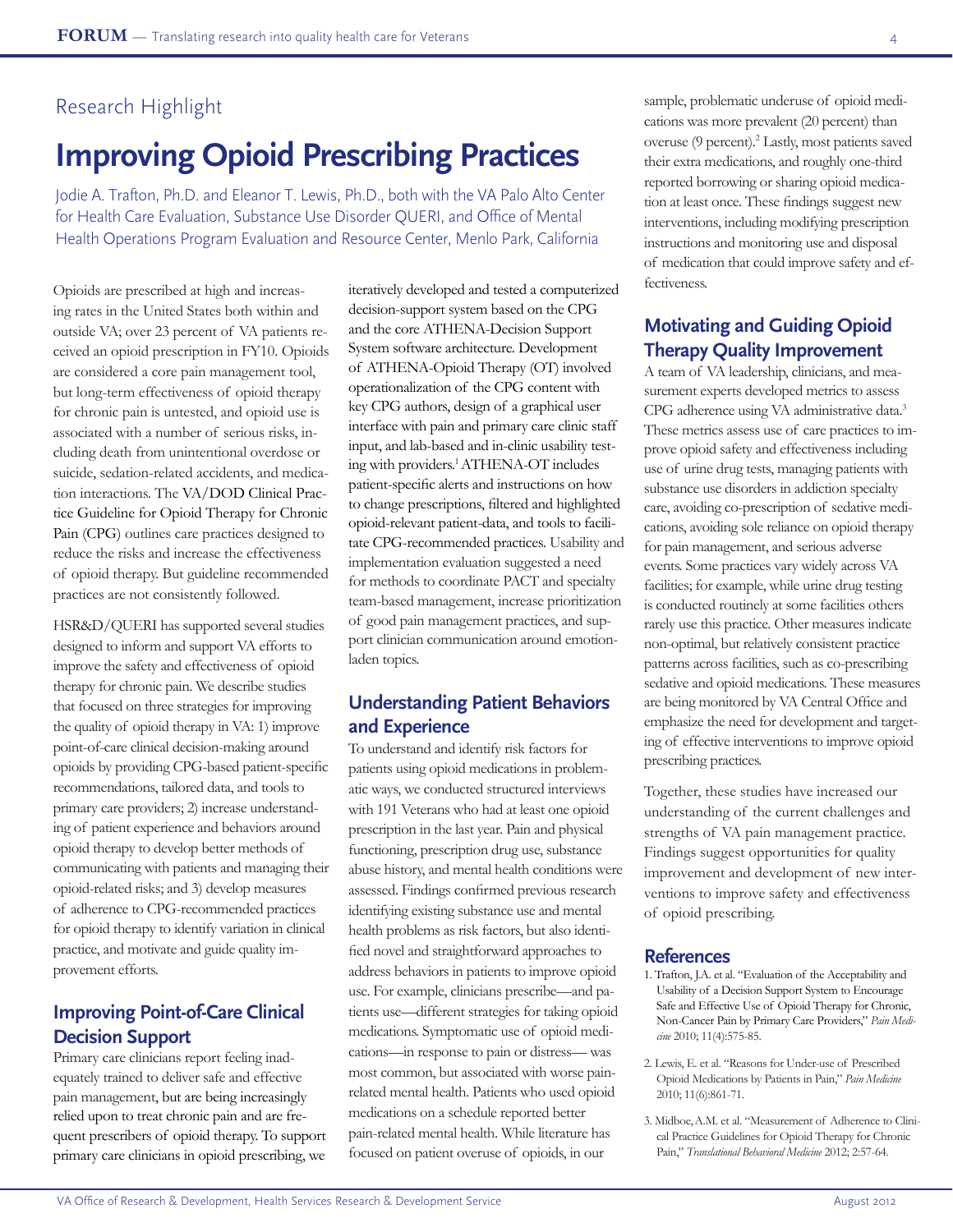# Research Highlight

# **Post-Deployment Pain: Musculoskeletal Conditions in Male and Female OEF/ OIF Veterans**

Sally G. Haskell, M.D., Pain Research, Informatics, Medical Comorbidities, and Education (PRIME) Center, VA Connecticut Healthcare System

Musculoskeletal conditions are among the most common diagnoses of men and women Veterans returning from deployment. Studies of Persian Gulf War Veterans as well as Operation Enduring Freedom/ Operation Iraqi Freedom (OEF/OIF) Veterans show that diseases of the musculoskeletal system are the most frequent diagnoses in cumulative reports of both inpatient and outpatient encounters. Musculoskeletal injuries sustained during training or active duty may go on to cause chronic persistent pain, which is emerging as a highly prevalent and clinically important problem among the population of OEF/ OIF Veterans.

More than 200,000 women have now been deployed in support of the wars in Iraq and Afghanistan, representing up to 15 percent of the armed forces. Like their male counterparts, female soldiers are subjected to the many physical stresses of war. Although still excluded by law from participating in combat, women are serving in a variety of roles where they come under direct fire. Additionally, women soldiers carry heavy loads, wear gear originally designed to fit men, and participate in strenuous physical training.

Because research in the civilian sector has demonstrated that women are more likely to report painful musculoskeletal conditions than men, and to report more severe and longer lasting pain than men, we hypothesized that women Veterans might be at particular risk for the development of chronic musculoskeletal pain. In a series of studies, we utilized VA administrative data to examine pain and musculoskeletal conditions in male and female Veterans after deployment.

### **HSR&D Studies Reveal Differences**

Our HSR&D-funded study initially examined medical and mental health conditions in men and women Veterans who utilized VA care within one year after return from deployment. Our study population was composed of Veterans from the VA's OEF/OIF roster provided by the Defense Manpower Data Center-Contingency Tracking System Deployment File. Data from the OEF/ OIF roster was linked with the VA National Patient Care Database, Decision Support Systems, and the Corporate Data Warehouse. We evaluated records for 19,520 female and 144,292 male Veterans, using previously validated diagnostic code groupings, and found that back problems, joint disorders, and musculoskeletal conditions were among the most frequent diagnoses for both men and women.<sup>1</sup>

In a second study, we evaluated pain numeric rating scores, which are recorded along with vital signs at each clinical encounter in VA. We evaluated records for all male and female Veterans who had one year of observation after the end of their last deployment. Results indicated that 60 percent of both men and women were assessed for pain. Men (44 percent) were more likely to report pain than women (38 percent), but among those with pain, women were more likely to report moderate to severe pain than men.<sup>2</sup>

A third study examined the prevalence of back, musculoskeletal, and joint conditions in female compared to male Veterans in years 1-7 after return from deployment. For each year of analysis, we limited the sample to Veterans who had an encounter during that year. We used previously validated diagnostic code groupings for back problems, joint disorders, and musculoskeletal/connective tissue disorders, and counted only those conditions that were coded

at least once for an inpatient stay, or twice for an outpatient visit. For both male and female Veterans, the prevalence of painful musculoskeletal conditions increased each year after deployment. After adjustment for significant demographic differences, women were more likely than men to have back problems, musculoskeletal problems, or joint problems and the odds of having these conditions increased each year for women compared to men in years 1-7 after deployment. Among patients who had been seen in VA for 7 years, 20 percent of women (compared to 17 percent of men) had back problems; 12 percent of women and 10 percent of men had musculoskeletal conditions; and 19 percent of women and 17 percent of men had joint problems.<sup>3</sup>

### **Further Research Needed**

The growing difference in prevalence of painful musculoskeletal conditions between women and men over time may represent a difference in the chronicity of musculoskeletal problems sustained during military service, a difference in the incidence of newly reported pain between men and women over time, or a difference in the effectiveness of treatment. Compared with men, women may face challenges in pain treatment such as stigmatization, misunderstanding, and gender bias. These factors may be particularly important in the VA health care system where most pain treatment protocols have been developed for a largely male population. Further research will be critical to determine factors leading to development of chronic pain so that prevention and treatment protocols can be tailored to meet the needs of women Veterans.

3. Haskell, S.G. et al. "The Prevalence of Painful Musculoskeletal Conditions in Female and Male Veterans in 7 Years After Return from Deployment in Operations Enduring Freedom/Operation Iraqi Freedom," *Clinical Journal of Pain* 2012; 28(2):163-7.

<sup>1.</sup> Haskell, S.G. et al. "The Burden of Illness in the First Year Home: Do Male and Female VA Users Differ in Health Conditions and Healthcare Utilization," *Women's Health Issues* 2011; 21-1:92-7.

<sup>2.</sup> Haskell, S.G. et al. "Pain Among Veterans of Operations Enduring Freedom and Iraqi Freedom: Do Women and Men Differ?" *Pain Medicine* 2009; 10(7):1167-73.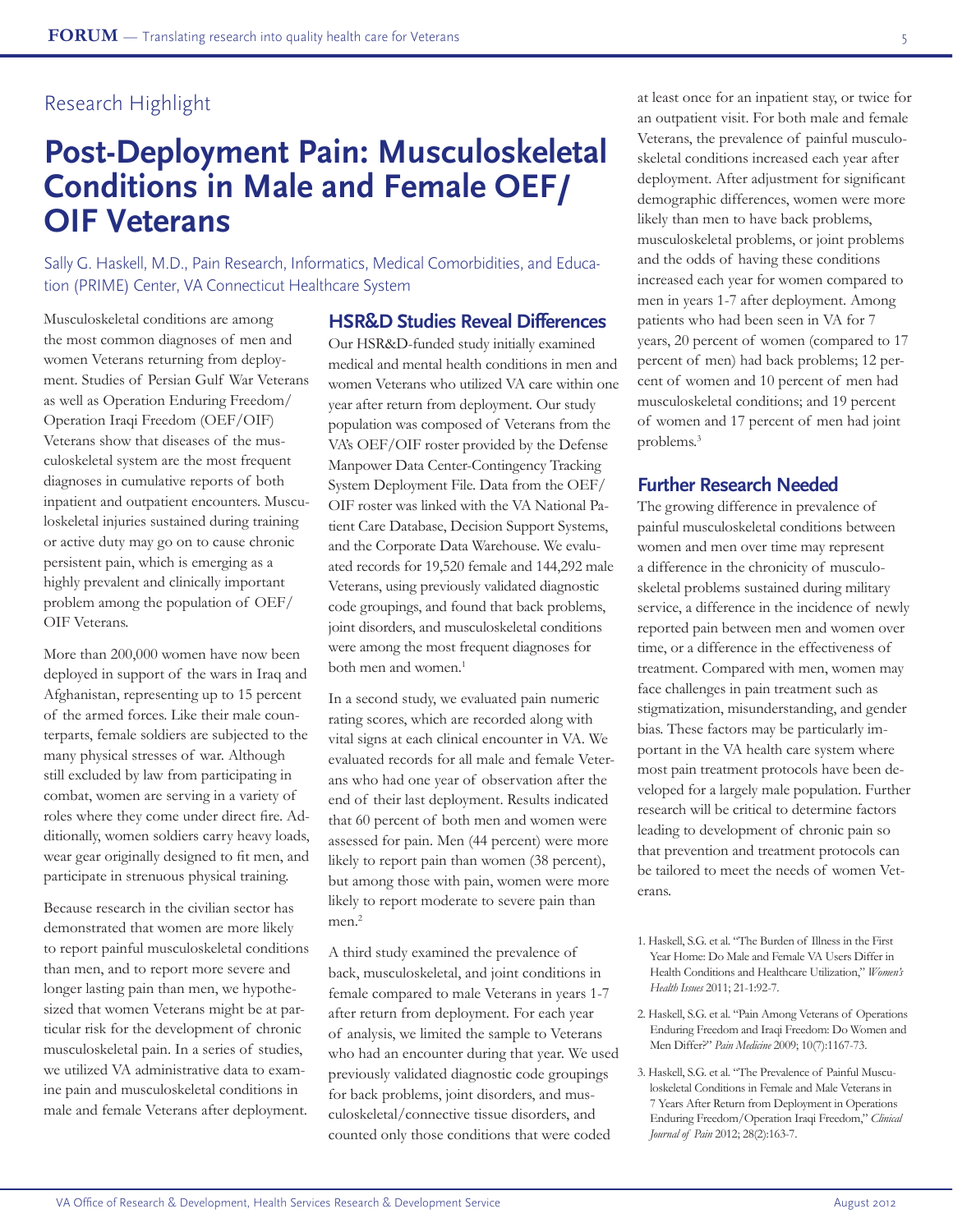## Research Highlight

# **Painful Truths About Pain Screening**

Karl A Lorenz, M.D., M.S.H.S. VA Palliative Care Quality Improvement Resource Center (QuIRC), VA Greater Los Angeles Healthcare System, and Erin E. Krebs, M.D., M.P.H., Minneapolis VA Health Care System

Recognizing the importance of pain, VA has, for over a decade, routinely required staff to assess and document the intensity of pain using the 5th Vital Sign, a 0 to 10 numeric rating scale (NRS). The patient's report is central to efforts to relieve pain, but pain of equal intensity can accompany a range of human experiences—from the torture of metastatic cancer to the joy of childbirth. Can a simple measure of pain intensity inform efforts to manage pain effectively?

## **How Informative of the Patient**  Experience is "the 5<sup>th</sup> Vital Sign"?

The HELP-Vets Study found that the NRS measure of current pain intensity was only moderately accurate for chronic disabling pain measured with the Brief Pain Inventory (BPI). HELP-Vets evaluated the variability and clinical usefulness of pain screening at random outpatient encounters in the VA Los Angeles and Long Beach Healthcare Systems (March 2006 - June 2007) at 19 oncology, cardiology, and primary care clinics in three large urban Southern California counties. HELP-Vets targeted the screening experience with baseline surveys of clinic-based physician and nursing staff followed by post-encounter patient and physician surveys to characterize each encounter combined with chart reviews.<sup>1</sup>

Reasons for suboptimal performance of the NRS included the chronicity of pain in primary care and the lack of fidelity in scale administration. Substituting a rating of average pain over the past week significantly improved sensitivity for clinically important pain. HELP-Vets also found that staff used informal queries (e.g., "Is your knee good today?") rather than the NRS in about 50 percent of cases; this practice was associated with pain underestimation. Although direct patient reports could avoid errors related to fidelity in scale use, clinicians tended to docu-

ment more severe, and possibly more actionable pain, suggesting the importance of comparing clinician-documented and patient-reported approaches.

## **Why Doesn't the 5<sup>th</sup> Vital Sign Lead to Better Management?**

HELP-Vets informs why the linkage between pain assessment and improved care is missing. Busy providers noted pain score information in two-thirds of encounters but acted on moderate to severe pain with augmented management in only 15 percent of cases.<sup>2</sup> Knowledge, as well as attitudes and skills, proved important—including physicians' perception of the accuracy of nurses' pain reports. The most commonly cited reasons not to act on the NRS value included that the patient preferred not to change his/ her approach (56 percent); everything has been done (35 percent); and the patient is not experiencing pain (26 percent).

A VA CDA-funded qualitative study of primary care opioid management identified additional concerns about pain assessment. Patient interviews identified a strong theme that physicians did not want to listen to patients' pain experiences and did not understand the effect of pain on patients' lives. Patients felt the NRS lacked meaning and did not accurately reflect their experience of chronic pain; for example, "this business about what kind of pain are you feeling from 1 to 10, I don't do real well with that because I don't know how do you rate what's a 1 and what's a 10, you know." Several participants indicated that the NRS detracted from individualized treatment of patients, by reducing their experience to a number. As one stated, "I mean, just a question like, 'tell me something in your daily life, how your pain affects it.' That would be the most beautiful question in the world."

Our research suggests that assessment of pain intensity alone will not likely change practice. Pain assessment that incorporates more patientcentered information (such as pain-related impairment), and that allows clinicians to assess response to therapies might facilitate individualized care. Furthermore, screening needs to be meaningfully linked to management, and needs to include a focus on high value clinical conditions and expanded options, especially nonpharmacologic approaches, for management.

## **What Should We Do Next?**

HELP-Vets identified approaches to routine pain assessment that may be more informative than the NRS, including a three-item measure that includes assessment of emotional and physical pain interference, the PEG.3 We plan to evaluate the PEG versus the NRS, as well as compare clinician-documented versus patientreported approaches directly in a multi-site randomized controlled pain assessment trial, the Effective Screening for Pain (ESP) Study. ESP will query clinicians about how to improve the pain assessment process—including linkage of pain assessment to management—and explore prototype approaches and tools to facilitate the assessment-management link.

In summary, measurement is a necessary but not sufficient step to improving patients' pain. Pain measurement can be improved, especially by incorporating information about pain-related functional interference to inform individualized goals. Additionally, the assessment-management link must be strengthened, which will require better access to non-pharmacologic treatment. Pain is one of various patient-centered symptom concerns, so learning how to systematically improve care for Veterans living with pain should inform a more humanistic, quality of life-centered VA health care system.

### **References**

- 1. Lorenz, K.A. et al. "How Reliable is Pain as the Fifth Vital Sign?" *The Journal of the American Board of Family Medicine* 2009; 22:291-8.
- 2. Zubkoff, L. et al. "Does Screening for Pain Correspond to High Quality Care for Veterans?" *Journal of General Internal Medicine* 2010; 25:900-5.
- 3. Lorenz, K. A. et al. "Exploring Alternative Approaches to Routine Outpatient Pain Screening," *Pain Medicine* 2009; 10: 1291-9.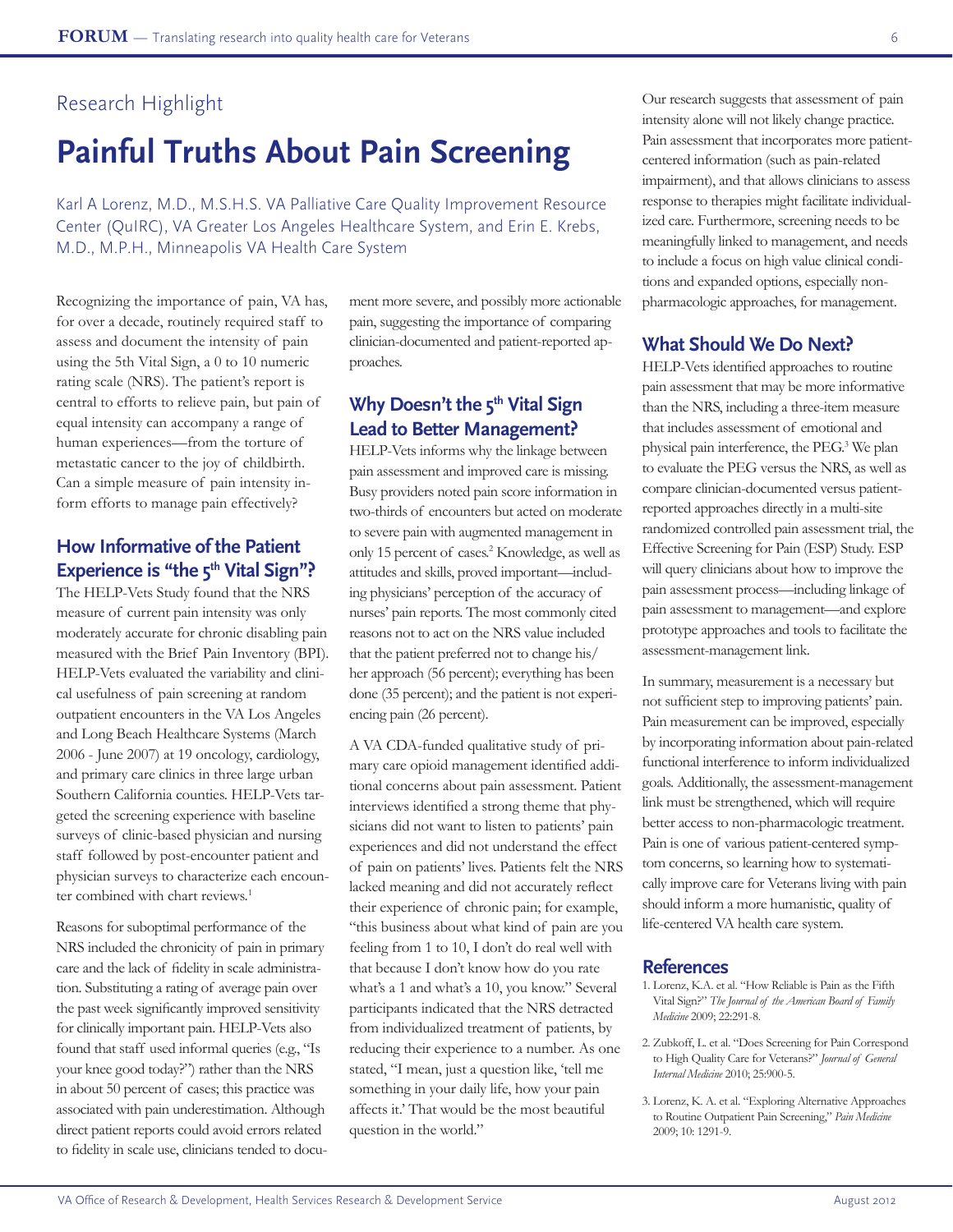# **HSR&D and QUERI Hold National Meeting**

"Transforming Veteran Healthcare through Partner-Oriented Research" was the theme of the 29th VA Health Services Research and Development Service (HSR&D) and Quality Enhancement Research Initiative (QUERI) National Meeting. Hosted by HSR&D's Center for Health Services Research in Primary Care, located in Durham, N.C. the meeting was held from July 16-19, 2012 in National Harbor, Md. Meeting participants selected among 121 peer-reviewed, highly rated scientific paper sessions, 40 workshops, and 146 posters on vital healthcare issues, such as: chronic disease management (e.g., heart disease, hypertension, diabetes), mental health, substance use disorders, telemedicine, women Veterans' healthcare needs, patient-aligned care teams (PACTs), and deployment-related health issues (e.g., traumatic brain injury, PTSD, chronic pain), to name a few.

## **Partners in Research**

Many of the studies highlighted during the meeting depend upon partnerships between HSR&D and QUERI and other VA programs and offices, such as the Office of Informatics and Analytics, Patient Care Services, and the Office of Information & Technology. This year's theme emphasized HSR&D's commitment to increase high-quality, high-priority, partner-aligned research aimed at better meeting the needs of Veterans and the VA healthcare system. Research/operations partnerships will ensure continuous improvement and optimal delivery of healthcare for Veterans, so that research is more responsive to the prioritized needs of the organization—and the findings are more likely to be implemented and sustained in practice.

## **National Meeting Highlights**

The Honorable Robert A. Petzel, M.D., Under Secretary for Health, presented the Under Secretary's Award for Outstanding Achievement in Health Services Research to Elizabeth Yano, Ph.D., M.S.P.H., Director of HSR&D's



*Robert A. Petzel, M.D., Under Secretary for Health, and Elizabeth Martin Yano, Ph.D., M.S.P.H., recipient of the 2012 Under Secretary's Award for Outstanding Achievement in Health Services Research.*

Center for the Study of Healthcare Provider Behavior. Dr. Yano exemplifies high achievement in health services research, impact of research on healthcare, and contribution to the care of Veterans. "Her career has made an indelible mark on VA research, policy, and clinical operations," stated Dr. Petzel. "Through her research, Dr. Yano has led significant scientific development in two newly formed scientific fields—organizational epidemiology, and the study of women Veterans and their care in VA. She has also carried out innovative work on VA primary care settings and their organizational characteristics."

Madhu Agarwal, M.D., M.P.H., Deputy Under Secretary for Health for Policy and Services, presented Seth Eisen, M.D., M.Sc., Director of HSR&D, with the Under Secretary for Health's Exemplary Service Award for his



*Madhu Agarwal, M.D., M.P.H., Deputy Under Secretary for Health for Policy and Services and Seth Eisen, M.D., M.Sc., Director of HSR*&*D, recipient of the Under Secretary for Health's Exemplary Service Award*

"outstanding leadership and dedication to the Veterans Health Administration, HSR&D, and to the Veterans we serve." Dr. Agarwal spoke about Dr. Eisen's important research, including his work in developing the Vietnam Era Twin Registry and his continued involvement in a national study of Gulf War Veterans and their families, as well as the progress he has fostered with VA's IT and health informatics infrastructure. She also remarked on his guidance of HSR&D regarding its "increasing engagement with clinical and operations partners with the goal of improving the impact of health services research on areas of importance to our Veterans and to our system."

Other meeting highlights included a Partnership Panel with two operations/research partner pairs that described their experiences and challenges in implementing innovations in VA healthcare; a plenary presentation on the "Direction for Implementation Science: Methods, Models, and Measures" by Russell Glasgow, Ph.D., Deputy Director of Implementation Science at the National Cancer Institute; and a session on "Engaging Operations Partnerships" that was led by Jeff Murawsky, M.D., Network Director, VISN 12, which was followed by lively participant interaction and debate.

### **State of the Service**

In his address to plenary attendees, Dr. Eisen emphasized that the time is NOW for HSR&D to prove its value to VA. To ensure continued success, he told HSR&D researchers that they need to engage both Veterans and stakeholders at the outset, speed and focus research, utilize informatics, and intensify mentoring. In his QUERI overview talk, David Atkins, M.D., QUERI Director, spoke about several of the program's recent accomplishments; for example, the development of toolkits to improve care for lung and colorectal cancers. He also emphasized the importance of partnerships in QUERI's success, including collaborations with VERC (Veterans Engineering Resource Center), My Healthe-Vet, and VA System Redesign, to name a few QUERI partners.

Visit the meeting website at www.hsrd.research.va.gov/ meetings/2012/ for presentation slides and other meeting information.